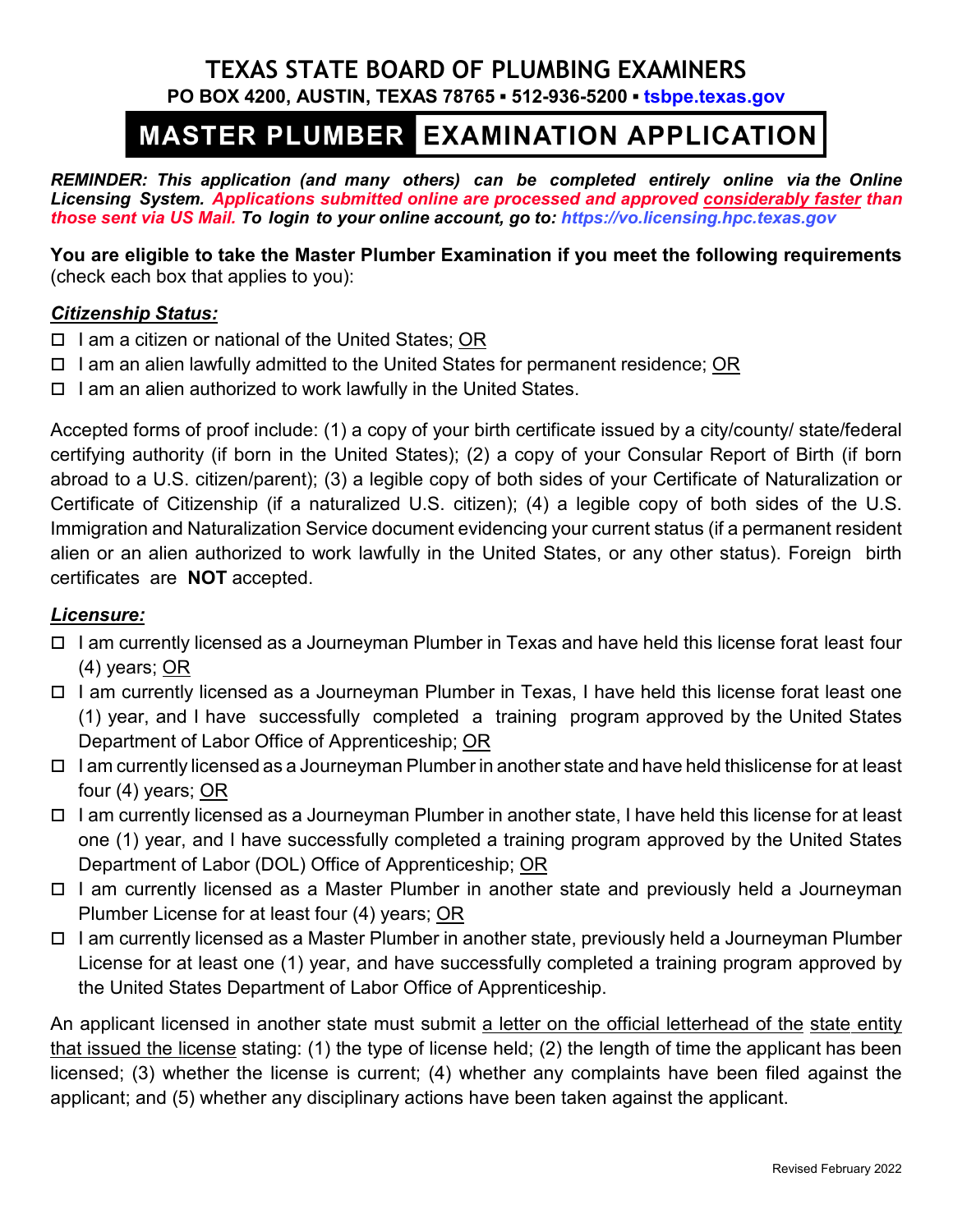If you have completed a training approved by the DOL Office of Apprenticeship, you must include a copy of the official certificate of completion with your application.

### *Application Fee:*

 $\Box$  I have submitted the non-refundable Master Plumber Examination application fee of \$175.

Accepted forms of payment include cashier's check, money order, personal check, or company check.

## *Required Documentation:*

 $\Box$  I have submitted all of the supporting documents required by the TSBPE (see item #12 on application).

## **IF YOU PROVIDE A LEGIBLE, VALID EMAIL ADDRESS ON YOUR APPLICATION, YOU WILL RECEIVE NOTIFICATION OF BOTH YOUR EXAMINATION DATE AND RESULTS VIA EMAIL.**

## *For Verification of Plumbing Training Obtained in the Military*: call 512-936-5250

*Your Identity Will be Verified:* Current (not expired) photographic identification, such as a driver's license or state issued identification, will be required from the applicant on the day of the examination and must be verified before the examination begins.

*Fingerprinting***:** Fingerprints are required for all examinees. If you have not previously submitted fingerprints, see the last page of this application. You will not be approved until your fingerprints have been received.

*Americans with Disabilities Act:* The TSBPE offers reasonable accommodations for persons taking the examination, as required by the Americans with Disabilities Act. If you require special accommodations, please make such requests in writing and submit with your application for examination.

**Studying for the Exam:** An overview of the Master Plumber examination, an explanation of how to prepare for the examination, and sample questions are provided in detail in the Master Plumber Examination Review Course and may be downloaded free of charge at [tsbpe.texas.gov u](http://www.tsbpe.texas.gov/)nder "Applications/Forms."

*Rescheduling an Exam:* You must make the request to reschedule an exam. The TSBPE will not accept requests made by your employer, your wife, or a family member. Requests to reschedule must be submitted in writing (email is fine) at least 10 business days before your exam date. The TSBPE will reschedule your exam twice with no charge.

*Equal Opportunity Statement:* The Texas State Board of Plumbing Examiners does not discriminate on the basis of race, color, national origin, sex, religion, age or disability in employment or the provision of services.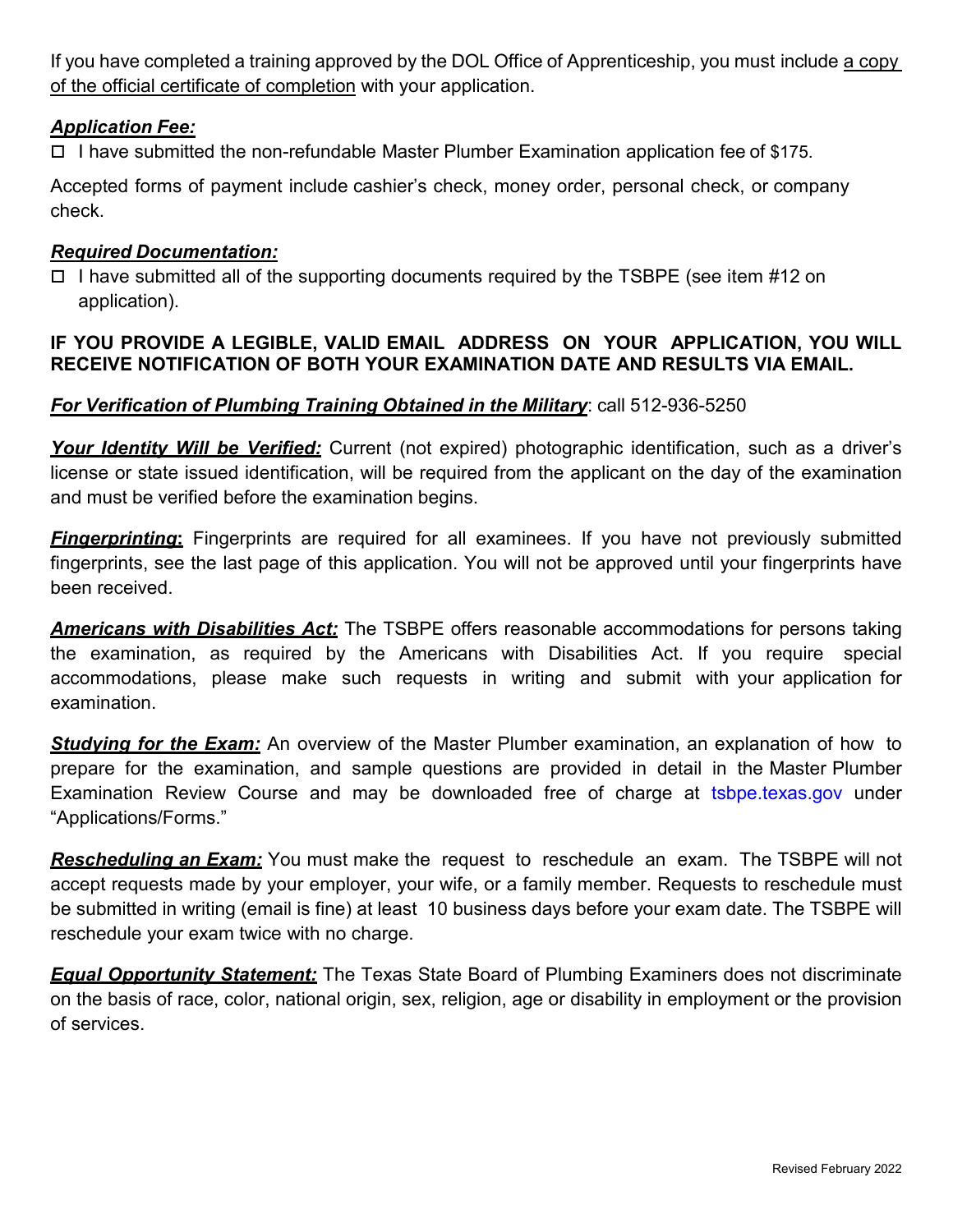**TEXAS STATE BOARD OF PLUMBING EXAMINERS**

**PO BOX 4200, AUSTIN, TEXAS, 78765 ▪ 512-936-5200 ▪ [tsbpe.texas.gov](http://www.tsbpe.texas.gov/)**

## MASTER PLUMBER EXAMINATION APPLICATION

|  |                                                                                                                                                                                                                                                                                                                                                                                                                                                                                                                                                                                                                                                                                                                                                                                                                                                                                                                                                                                                                                                                                                                                                                                                                                                     | 5. Driver's License/ID No.<br>Disclosure of your social security number is required. Your social security number is being solicited pursuant to Texas Family Code § 231.302 for use by the state's Title IV-<br>D agency to assist in the administration of laws relating to child support enforcement under 42 U.S.C. §§ 601-617 and 651-669. |                               |  |
|--|-----------------------------------------------------------------------------------------------------------------------------------------------------------------------------------------------------------------------------------------------------------------------------------------------------------------------------------------------------------------------------------------------------------------------------------------------------------------------------------------------------------------------------------------------------------------------------------------------------------------------------------------------------------------------------------------------------------------------------------------------------------------------------------------------------------------------------------------------------------------------------------------------------------------------------------------------------------------------------------------------------------------------------------------------------------------------------------------------------------------------------------------------------------------------------------------------------------------------------------------------------|------------------------------------------------------------------------------------------------------------------------------------------------------------------------------------------------------------------------------------------------------------------------------------------------------------------------------------------------|-------------------------------|--|
|  |                                                                                                                                                                                                                                                                                                                                                                                                                                                                                                                                                                                                                                                                                                                                                                                                                                                                                                                                                                                                                                                                                                                                                                                                                                                     | 6. Texas Plumber License #________________or Out-of-State License #____________Issued by State of _____                                                                                                                                                                                                                                        |                               |  |
|  |                                                                                                                                                                                                                                                                                                                                                                                                                                                                                                                                                                                                                                                                                                                                                                                                                                                                                                                                                                                                                                                                                                                                                                                                                                                     | 7. Telephone #_______________________Email (Required) __________________________                                                                                                                                                                                                                                                               |                               |  |
|  |                                                                                                                                                                                                                                                                                                                                                                                                                                                                                                                                                                                                                                                                                                                                                                                                                                                                                                                                                                                                                                                                                                                                                                                                                                                     | 8. Employed by___________________________Employer Tel. # _______________________                                                                                                                                                                                                                                                               |                               |  |
|  | 9. Have you ever been convicted of a misdemeanor in this or any other state? $\Box$ Yes $\Box$ No                                                                                                                                                                                                                                                                                                                                                                                                                                                                                                                                                                                                                                                                                                                                                                                                                                                                                                                                                                                                                                                                                                                                                   |                                                                                                                                                                                                                                                                                                                                                |                               |  |
|  | 10. Have you ever been convicted of a felony in this or any other state? $\Box$ Yes $\Box$ No<br>If you answer YES to #10, you must submit a Supplemental Criminal History Information Form (SCHIF) and all documentation listed on page 2 of this<br>application. The SCHIF is available on the TSBPE website at tsbpe.texas.gov under "Forms."                                                                                                                                                                                                                                                                                                                                                                                                                                                                                                                                                                                                                                                                                                                                                                                                                                                                                                    |                                                                                                                                                                                                                                                                                                                                                |                               |  |
|  | 11. Are you an active member of the military or a veteran? $\Box$ Yes $\Box$ No                                                                                                                                                                                                                                                                                                                                                                                                                                                                                                                                                                                                                                                                                                                                                                                                                                                                                                                                                                                                                                                                                                                                                                     |                                                                                                                                                                                                                                                                                                                                                |                               |  |
|  | $\Box$ \$175 examination fee (the fee is non-refundable)<br>□ Proof that the applicant is a citizen or national of the United States, or an alien lawfully admitted to the United<br>States for permanent residence, or an alien authorized to work lawfully in the United States<br>Legible copy of current photographic identification issued by the State of Texas or another state or jurisdiction<br>If you answered "yes" to question #10: Supplemental Criminal History Information Form and required documents<br>$\Box$<br>Certificate of completion of a training program approved by the United States Department of Labor<br>0<br>Office of Apprenticeship, if applicable<br>If licensed in another state: verification letter, on official letterhead, from the entity that issued the license<br>0<br>One-time, electronic submission of fingerprint data through IdentoGO (see final page of this application)<br>0<br>13. BY SIGNING BELOW, I TESTIFY THAT I UNDERSTAND THAT SUBMITTING ANY FALSE INFORMATION<br>TO THE BOARD IS A CRIMINAL OFFENSE AND WILL ALSO RESULT IN DISCIPLINARY ACTION, UP TO<br>AND INCLUDING REVOCATION OF MY PLUMBING LICENSE OR REGISTRATION AND AN<br><b>ADMINISTRATIVE PENALTY UP TO \$5,000.00.</b> |                                                                                                                                                                                                                                                                                                                                                |                               |  |
|  |                                                                                                                                                                                                                                                                                                                                                                                                                                                                                                                                                                                                                                                                                                                                                                                                                                                                                                                                                                                                                                                                                                                                                                                                                                                     | <b>TSBPE USE ONLY</b>                                                                                                                                                                                                                                                                                                                          | <b>Signature of Applicant</b> |  |
|  |                                                                                                                                                                                                                                                                                                                                                                                                                                                                                                                                                                                                                                                                                                                                                                                                                                                                                                                                                                                                                                                                                                                                                                                                                                                     |                                                                                                                                                                                                                                                                                                                                                |                               |  |
|  |                                                                                                                                                                                                                                                                                                                                                                                                                                                                                                                                                                                                                                                                                                                                                                                                                                                                                                                                                                                                                                                                                                                                                                                                                                                     |                                                                                                                                                                                                                                                                                                                                                |                               |  |
|  |                                                                                                                                                                                                                                                                                                                                                                                                                                                                                                                                                                                                                                                                                                                                                                                                                                                                                                                                                                                                                                                                                                                                                                                                                                                     |                                                                                                                                                                                                                                                                                                                                                |                               |  |